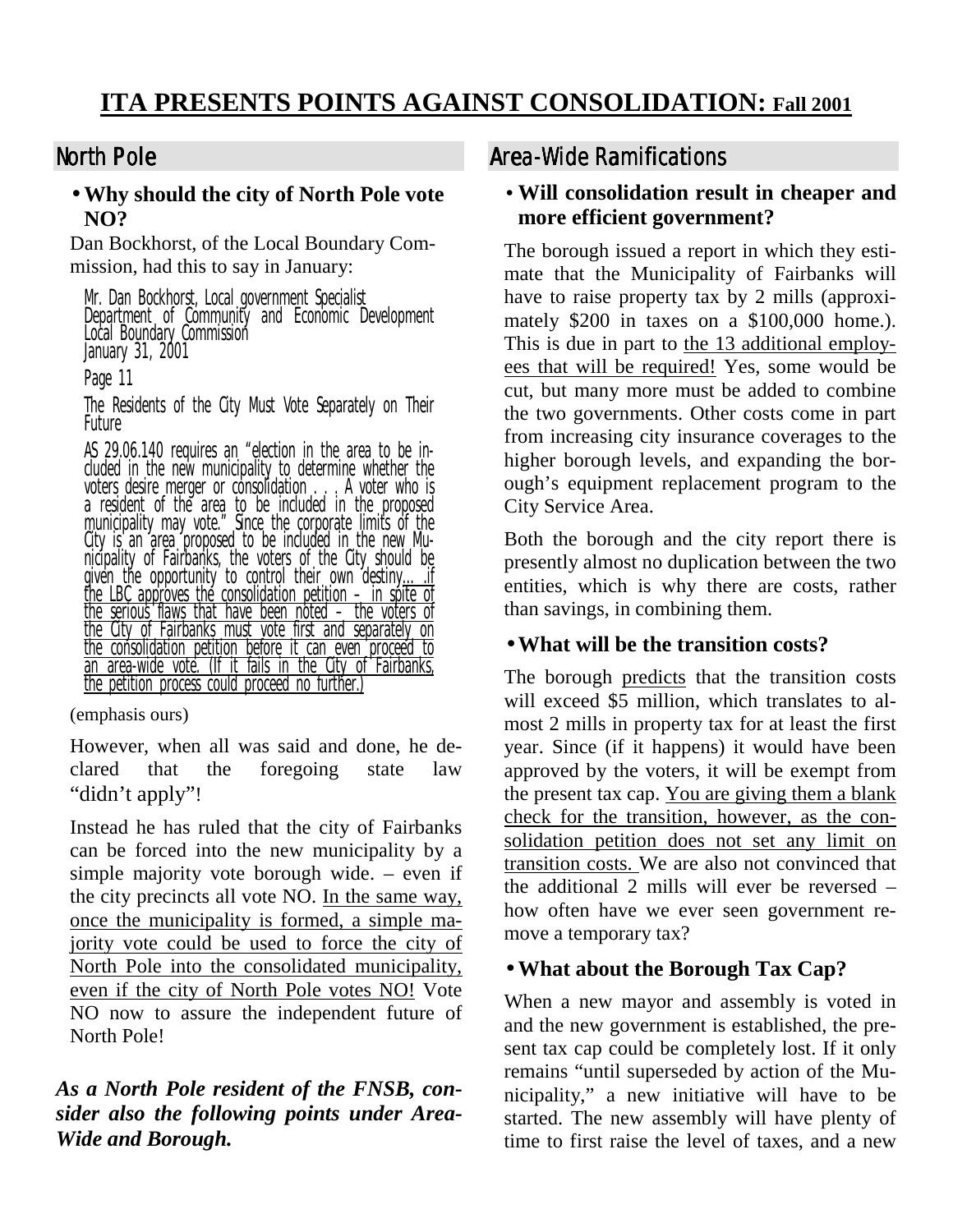tax cap will have to start from there – there will be no "roll back" of property taxes or other taxes, such as sales taxes, that the new government may have instituted.

# City: Consolidation without Representation  $-$  we do not have the right to vote on our future!

## • **Was this even a legal petition?**

When the petitioner, Don Lowell, was obtaining over 4,000 signatures for the consolidation petition, he promised signers that the action would save them two million dollars. We now know, and it has been confirmed by the petitioner, as well as by both the borough and city governments, that there will be no savings – that, instead, consolidation will increase the cost of government. Would the people have signed it in the first place if they had known it would cost so much?

## • **Will the City Service Area have a charter to protect it?**

**NO!** Gone will be all its protections, including the city tax cap and its provisions which require the government to allow you to vote on any new taxes.

## • **Do we keep our Permanent Fund?**

At this time, there is no guarantee as to what will happen. It is to be decided by the newly elected municipal government.

We have been told that the city will keep its Permanent Fund, but these are the same people who told us we would have a separate vote in the city – and that we would save millions by consolidating!

## • **Could our taxes double?**

Out of an approximately \$21 million budget, only about one third is paid for by property taxes; \$7,049,683 for 2001. As a service area, we will have to tax ourselves to pay for what we are mandated to provide.

**According to the borough's transition plan, this is what the City Service Area would be responsible for:** 

| Category                     | <b>Sub-Category</b>                  | <b>Budgeted in 2001</b>     |
|------------------------------|--------------------------------------|-----------------------------|
| *Police                      |                                      | \$5,401,981.00              |
| *Fire                        |                                      | \$3,767,327.00              |
| *Parking Authority           |                                      | \$<br>27,500.00             |
| *Building Inspec-<br>tions   |                                      | \$<br>460,575.00            |
| *City Service Area<br>Admin. |                                      |                             |
|                              | Accounting                           | \$<br>$\overline{\cdot}$    |
|                              | Audit                                | $\overline{\cdot}$<br>\$    |
|                              | <b>Clerk Functions</b>               | \$<br>$\overline{\cdot}$    |
|                              | Computer                             | $\overline{\cdot}$<br>\$    |
|                              | Curbside Trash bill-<br>ing/cust svc | \$<br>$\gamma$              |
|                              | Elections                            | \$<br>12,000.00             |
|                              | <b>Engineering Network</b>           | \$<br>$\overline{\cdot}$    |
|                              | 5 Member Board of Su-<br>pervisors   | $\overline{?}$<br>\$        |
|                              | Legal                                | \$<br>$\overline{\cdot}$    |
|                              | Personnel/Labor relations            | $\overline{?}$<br>\$        |
|                              | Purchases & bids                     | \$<br>?                     |
|                              | Treasury & Budget                    | \$<br>$\boldsymbol{\gamma}$ |
| *Engineering                 |                                      | \$<br>661,713.00            |
|                              | <b>Vehicle Maintenance</b>           | \$<br>$\overline{\cdot}$    |
|                              | Vehicle & Eqpt replace-<br>ment      | \$<br>$\overline{\cdot}$    |
| *Street Lights               |                                      | \$<br>64,000.00             |
| *Traffic Signals             |                                      | \$<br>410,000.00            |
| *CSA Public Works            |                                      | \$3,339,530.00              |
| *CSA Property<br>management  |                                      | \$<br>167,450.00            |
| FNA Inebriate Pro-           | Fees                                 | \$                          |
| gram                         | Contingencies                        | \$<br>25,000.00             |
| Capital                      |                                      | \$<br>246,190.00            |
| Criminal & Civil             |                                      | $\overline{?}$<br>\$        |
| Utilities                    | Fuel, electric, steam heat           | \$<br>326,000.00            |
|                              | Phones                               | \$<br>79,000.00             |
| Insurance                    |                                      | \$<br>647,000.00            |
|                              | <b>Grand Total of</b><br>those known | \$15,635,266.00             |

As you can see from the best information we have, provided by the existing borough, this is what the new City Service Area will be mandated to pay, plus all the unknowns, administrative costs and otherwise, that the new Municipality of Fairbanks will